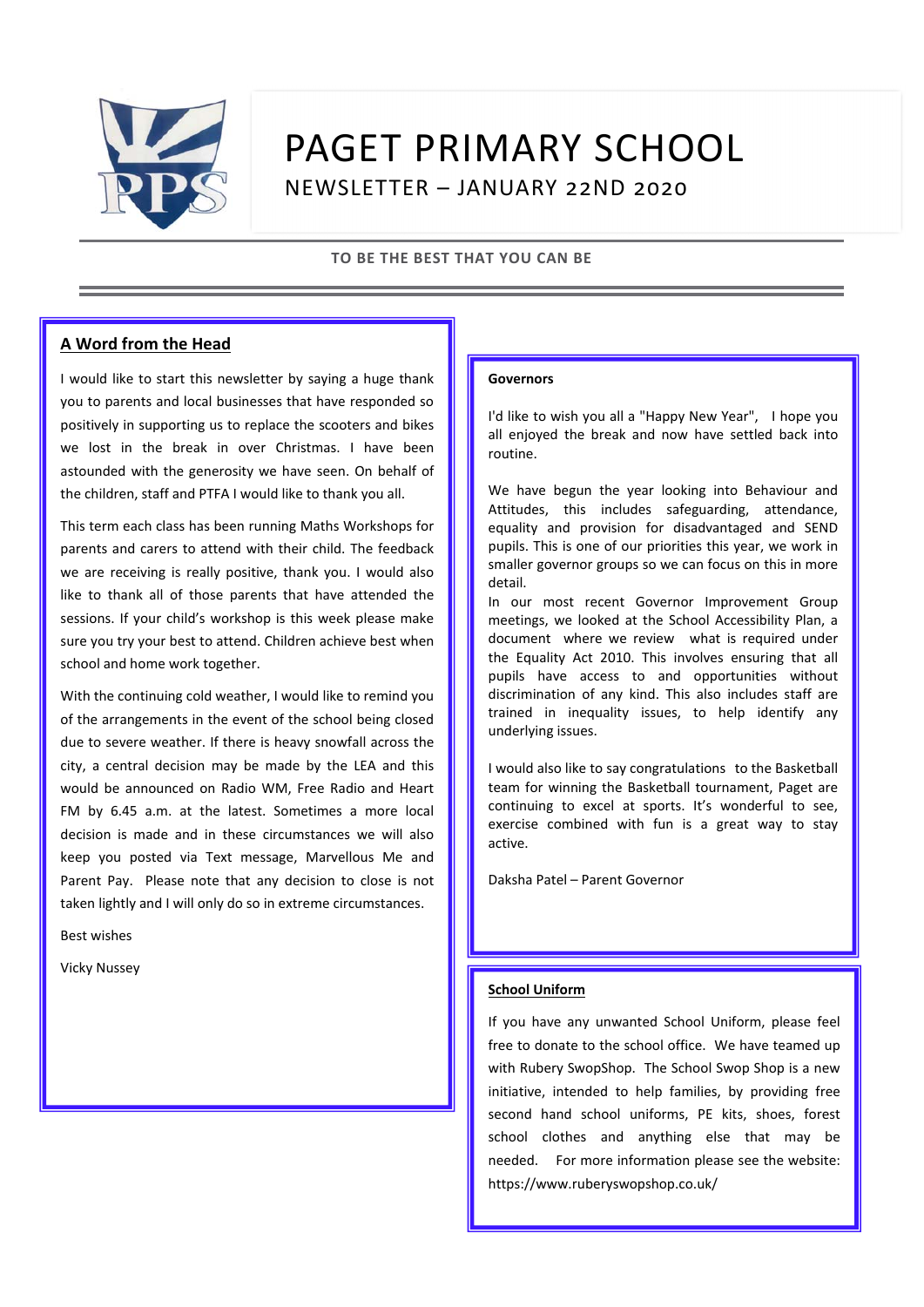#### **Attendance and Punctuality matter –**

We need your support, if your child is absent from school, we need communication. A phone call, a text, a Whatsapp message or an email.



### **ATTENDANCE**



Well done to Leopards and Panthers (100%) for the best attendance.

Can you help your class do this well?

Attendance for the school year is currently 95.9%

Minutes late arriving is 2959.

#### **This is lost learning!**

We need to do better Paget!

#### **Foundation**

The children and staff in Reception and Nursery would like to say a HUGE thank you to everyone who has donated bikes and scooters after ours were stolen over the Christmas holidays. We have been overwhelmed by the support, kindness and generosity of our school family and the local community. We honestly can't thank you all enough! #teampaget

#### **Values – Resilience**

Resilience is being able to bounce back when something bad happens. Resilience means being aware of ones feelings and knowing how to stop getting too angry, down or worried when something bad happens

#### **Examples of Resilience:**

When someone treats me unfairly I can stop myself from getting too angry. When I make mistakes or am teased, I can stop myself from getting too down. When I have an important test or activity to perform, or when I want to meet somebody new, I can stop myself from getting too worried.

#### **Habits of the Mind**

1. Accepting Myself (Self-Acceptance)-not thinking badly about yourself when you make a mistake.

2. Taking Risks (Take Risks) -thinking that it's good to try something new, even though you might not be able to do it. 3. Being Independent (Independence) -thinking that it's important to try new activities and to speak up even if your classmates think you're silly or stupid.

4. Believing 'I Can Do It" (Optimism) -thinking that when your work is hard, you can still do it. It also means not thinking you're not good at anything and never will be when you have difficulty with school work.

5. Giving Effort (Internal Locus of Control for Learning) thinking that the harder you try, the more successful you will be as well as knowing that success is not caused by external factors (luck, ease of task) but by internal factors (effort). 6. Working Tough (High Frustration Tolerance) -thinking that in order to be successful in the long-term, you sometimes have to do things that are not easy or fun in the present. 7. Setting Goals (Goal Setting) -thinking that setting a goal can help you be more successful at a task.

8. Planning My Time (Time Management) -thinking about how long it will take you to do your schoolwork and planning enough time to get it done.



Challenges are what makes life interesting and overcoming them is what makes life meaningful.

- Ioshua I. Marine